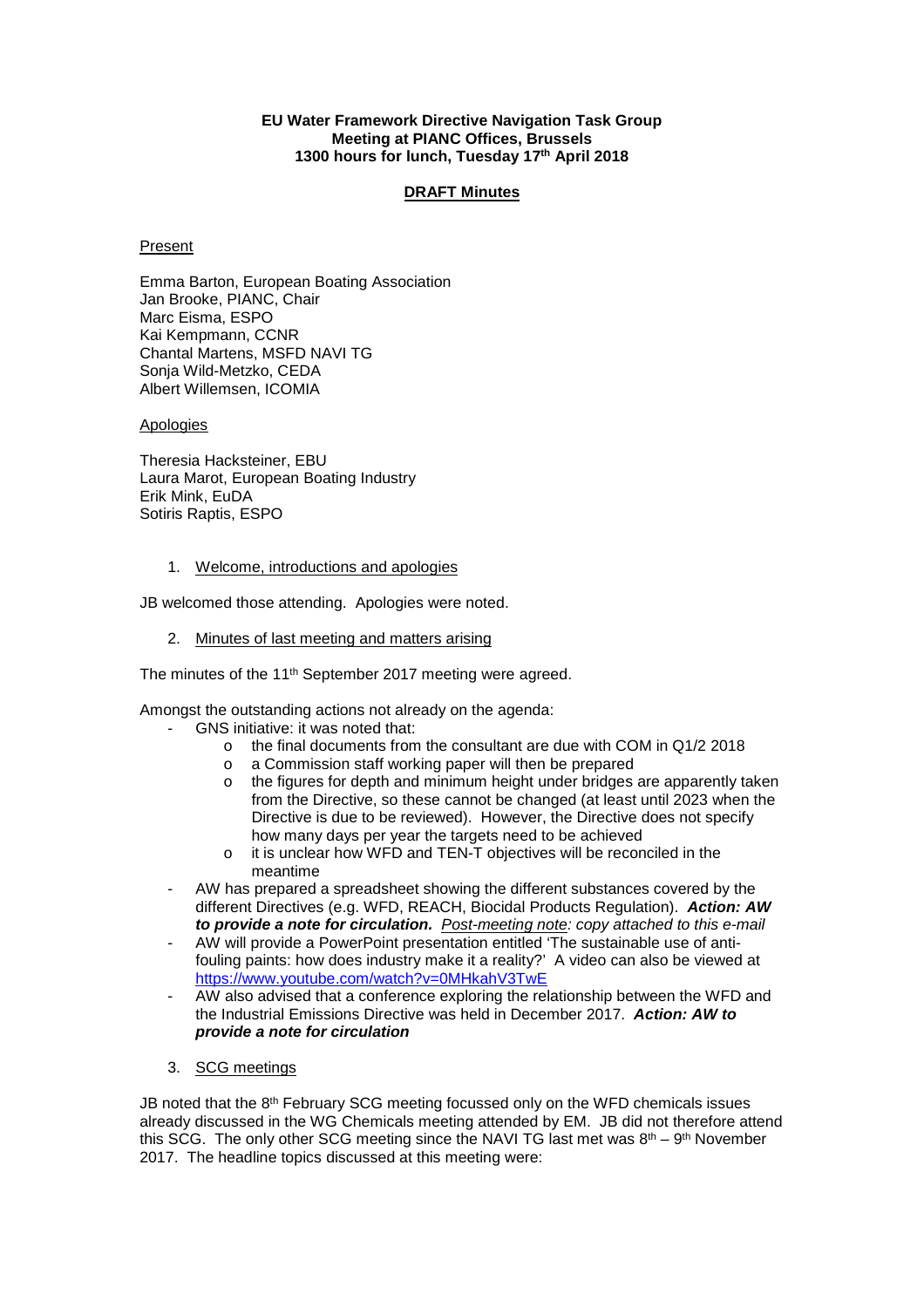- the Natural Conditions paper, subsequently endorsed by Water Directors in December 2017
- the Article 4(7) CIS guidance document, also endorsed by Water Directors in December 2017 and now available on CIRCABC as guidance number 36
- the then ongoing consultation on the WFD Fitness Check (to which NAVI TG responded in November 2017): further information is expected to be provided on this initiative at the May 2018 SCG
- an announcement that the next Water Conference will be held in Vienna on  $20<sup>th</sup>$  21<sup>st</sup> September 2018: the main theme(s) of this event are not yet known
- a proposed workshop exploring the concept of 'significant adverse impact on use' related to the Article 4(3) designation of HMWBs and AWBs as well as to the identification of GEP mitigation measures (see 4a. below for more detail).

### 4. CIS activities

### a. **WG ECOSTAT**

JB explained that there is a great deal of ECOSTAT activity ongoing into 2018 in relation both to the methods used to assess hydromorphological status and in respect of GEP intercomparison. In both cases, the current emphasis is on freshwater bodies, but work on transitional and coastal (TraC) water bodies is now getting underway on the same topics.

A recent survey of Member States to establish the main uses for which TraC HMWBs are designated revealed some significant differences between Member States. There are similar differences in the uses for which TraC GEP mitigation measures have been identified.

Insofar as rivers and lakes are concerned, reports have now been prepared and published describing good practice mitigation measures for water storage, agricultural drainage and flood protection. For inland navigation, only the workshop report exists.

Measures for all uses are now being compiled and reviewed as part of the revised guidance on GEP; however, there are still different views (even within the ad hoc Task Group) on how measures should be groups i.e. according to the nature of the physical modification or the objective of the intervention in terms of ecological function.

The next activity under this heading is a workshop exploring the concept of 'significant adverse impact on use and the wider environment' (SAIOUaWE) related to the Article 4(3) designation of HMWBs and AWBs as well as to the identification of GEP mitigation measures. JB will attend this workshop, to be held in Brussels on 23<sup>rd</sup> and 24<sup>th</sup> April 2018.

The discussion paper prepared for the workshop can be found using the following link (you may need to be on CIRCABC already to get to it): [https://circabc.europa.eu/sd/a/3bc74bb0-](https://circabc.europa.eu/sd/a/3bc74bb0-6349-451b-8b89-7fad10d1b360/Discussion%20Paper%20-%20Workshop%20SAEoU.pdf) [6349-451b-8b89-7fad10d1b360/Discussion%20Paper%20-%20Workshop%20SAEoU.pdf.](https://circabc.europa.eu/sd/a/3bc74bb0-6349-451b-8b89-7fad10d1b360/Discussion%20Paper%20-%20Workshop%20SAEoU.pdf) *Action: all to provide urgent feedback on discussion paper to JB; JB to prepare workshop report for circulation*

### b. **WG Chemicals**

Further to EM's reports (included with the meeting agenda), AW confirmed that WG Chemicals has been quite active in recent months, mainly because of the development of the Watch List and the evolving relationship between WFD and IED and REACH. AW confirmed that such developments are of particular importance to ICOMIA – and likely to others in the sector – because of the potential implications for coatings etc. (e.g. isocyanide) $(?? AN please$ check/advise).

AW also noted that there is an 'emissions target group' involving CEFIC and many of the other EU level associations with interests in chemical products. AW does not know if this is IED or WFD-led. JB does not think it is a WFD initiative.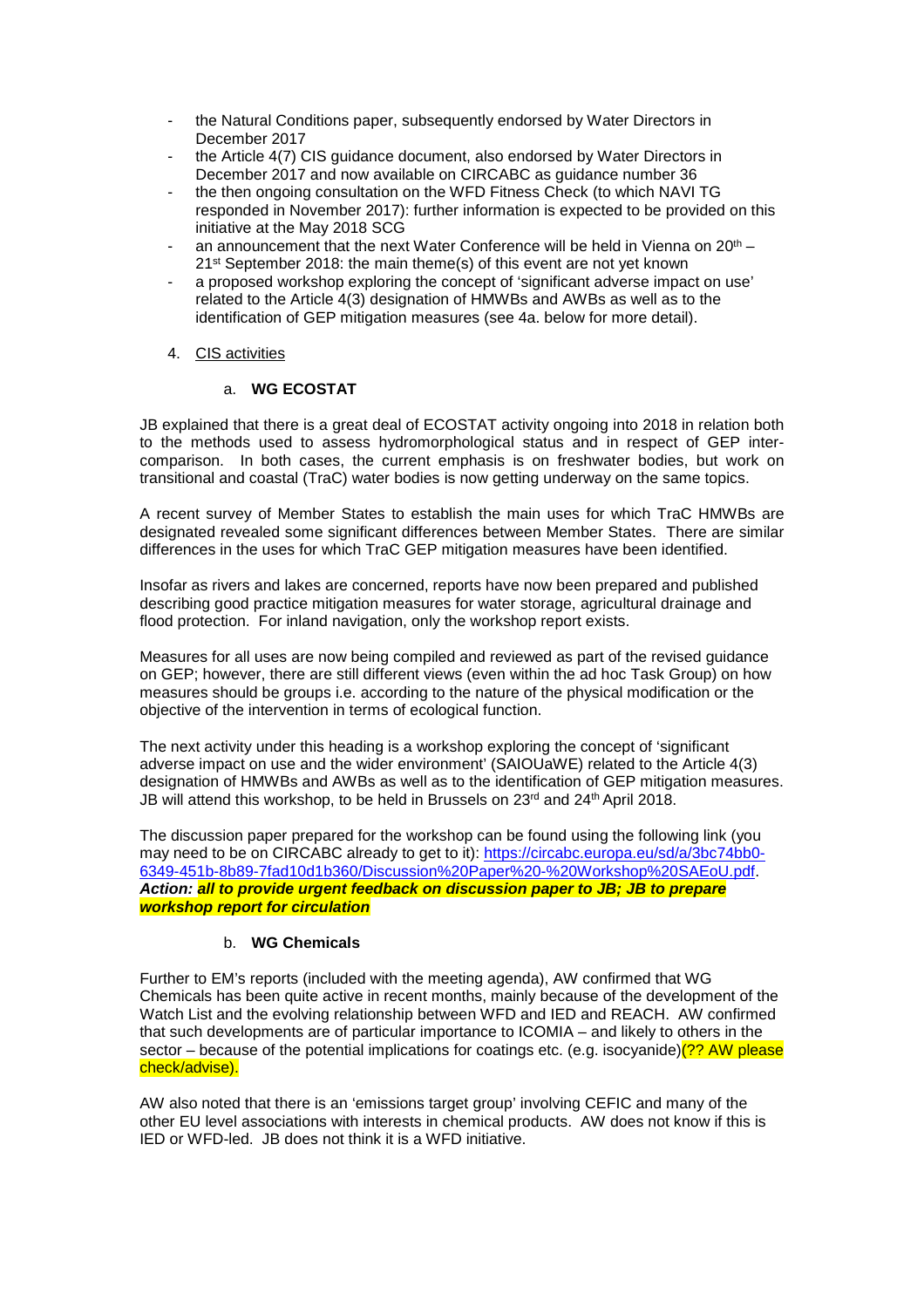### 5. WFD-related activities

### a. **European Sustainable Shipping Forum / use of scrubbers**

There was no update on European level discussions about the implications of using open loop scrubbers for WFD water quality although it was confirmed that their use is banned in certain German and Belgian water bodies for WFD reasons. JB indicated that this issue is gaining increasing attention in UK ports, not only because of the possible implications for WFD but also (with the prospect of up to 30% of vessels using scrubbers for exhaust gas cleaning by 2030) the possible implications for the quality of dredged sediment in berths and approaches. ME confirmed that Port of Rotterdam has not banned the use of open loop scrubbers in its waters. *Action: SR to be asked if there is any update on this topic from the ESSF*

### b. **SedNet**

ME advised that SedNet has recently started two new working groups, one dealing with the circular economy (recycling) and the other with sediment quantity. The next SedNet conference will be held in Dubrovnik: the call for abstracts is due out soon. *Action: ME to provide information to JB for circulation* 

ME also confirmed that SedNet has applied for CIS Membership, but has not yet heard from COM with an outcome as the rules are changing.

### 6. Other business

### a. **MSFD**

All present at the meeting except CCNR (who do not have marine interests) had attended the morning meeting of the MSFD NAVI Task Group, so it was not necessary to present an overview. Rather CM will circulate the notes of the meeting. *Action: CM*

# b. **Action Plan for Nature**

COM's Action Plan for nature, people and the economy was discussed. It does not appear that there are any current consultations, and those attending did not feel that – to date – there are any areas of particular concern. Rather the focus of the plans seems to be on ensuring the proper, consistent implementation of the nature Directives.

That said, there are several actions of potential interest to the wider navigation sector, for example COM intend to 'Update the methodological guidance on Article 6(3) and 6(4) of the Habitats Directive (by 2018) on the permitting requirements for plans and projects likely to have a significant effect on Natura 2000 sites, also addressing issues relevant for the Projects of Common Interest (PCI) under the Trans-European Transport and Energy Networks (TEN-T/TEN-E)'. TG member associations are therefore encouraged to review the document and to remain appraised of the intended initiatives under the terms of the Action Plan. *Action: all*

Further information about the Action Plan can be found at [https://publications.europa.eu/en/publication-detail/-/publication/58d58aa7-5c78-11e7-954d-](https://publications.europa.eu/en/publication-detail/-/publication/58d58aa7-5c78-11e7-954d-01aa75ed71a1/language-en)[01aa75ed71a1/language-en,](https://publications.europa.eu/en/publication-detail/-/publication/58d58aa7-5c78-11e7-954d-01aa75ed71a1/language-en) with more detail in the Commission Staff Working Document at [http://ec.europa.eu/environment/nature/legislation/fitness\\_check/action\\_plan/factsheets\\_en.p](http://ec.europa.eu/environment/nature/legislation/fitness_check/action_plan/factsheets_en.pdf) [df.](http://ec.europa.eu/environment/nature/legislation/fitness_check/action_plan/factsheets_en.pdf) *Action: SR to be asked if he is aware of any opportunities for stakeholders to engage in the review process.*

### c. I**nter-relationships between other relevant EU Directives**

AW raised the possibility of extending the scope of the WFD NAVI Task Group to enable discussion on the inter-relationships between other existing (and evolving) Directives and Regulations, notably REACH, the IED, the Biocidal Products Regulation and the Waste Framework. Whereas the value in this proposal was recognised, ME commented that a